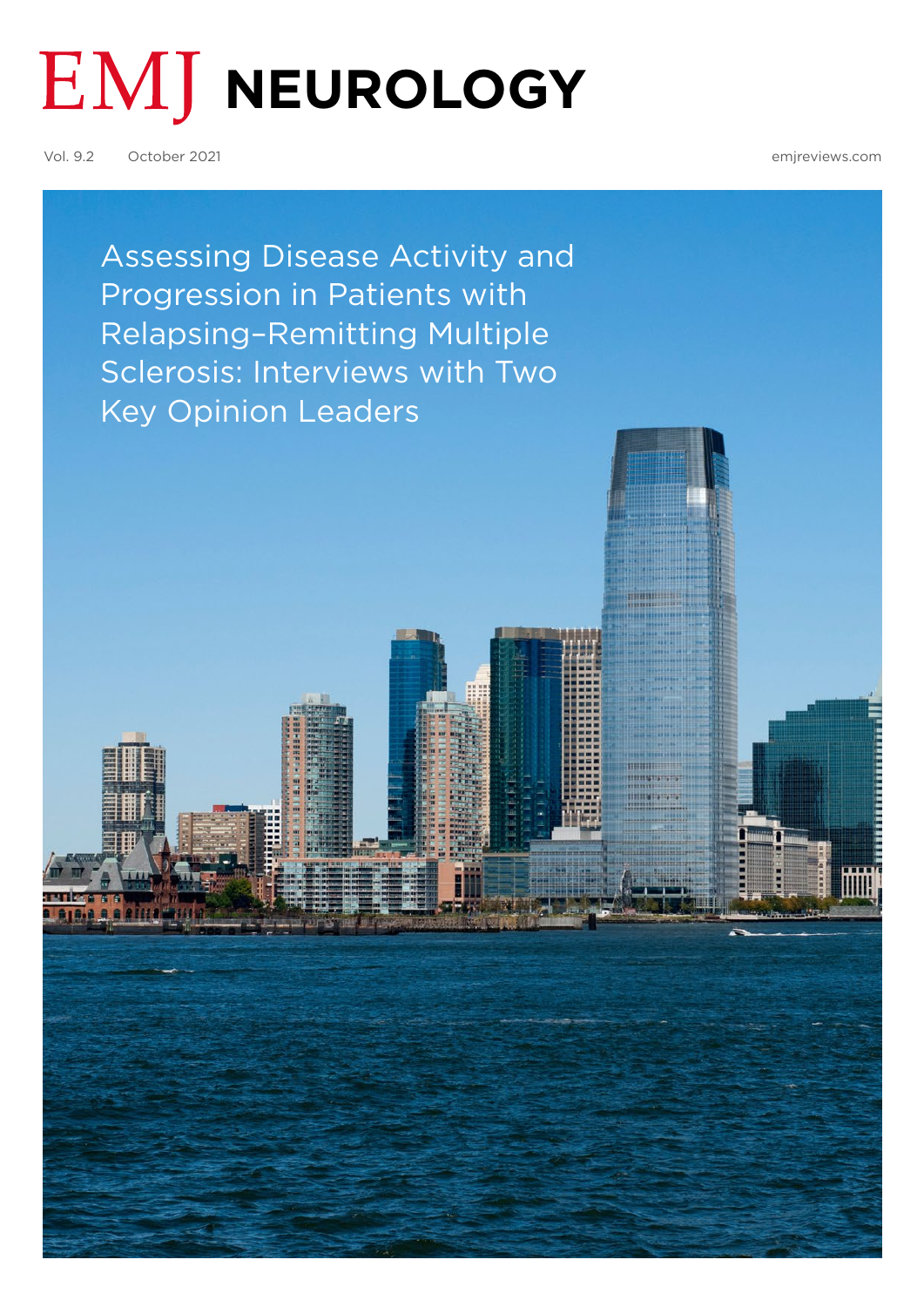# <span id="page-1-0"></span>Assessing Disease Activity and Progression in Patients with Relapsing–Remitting Multiple Sclerosis: Interviews with Two Key Opinion Leaders

| Interviewees:     | Mark S. Freedman, <sup>1-3</sup> Lluís Ramió-Torrentà <sup>4</sup><br>1. Neuroscience Program, Ottawa Hospital Research Institute, Canada<br>2. Department of Medicine, Neurology, University of Ottawa, Canada<br>3. Multiple Sclerosis Research Unit, Ottawa Hospital-General Campus, Canada<br>4. Neurology Department, Dr. Josep Trueta University Hospital, Girona Biomedical<br>Research Institute (IDIBGI), Medical Sciences Department, University of<br>Girona, Spain                                                                                                                                                                                                                                                                                                                                                                                                                                              |
|-------------------|-----------------------------------------------------------------------------------------------------------------------------------------------------------------------------------------------------------------------------------------------------------------------------------------------------------------------------------------------------------------------------------------------------------------------------------------------------------------------------------------------------------------------------------------------------------------------------------------------------------------------------------------------------------------------------------------------------------------------------------------------------------------------------------------------------------------------------------------------------------------------------------------------------------------------------|
| Disclosure:       | Ramió-Torrentà has received compensation for consulting services and speaking<br>honoraria from Biogen, Novartis, Bayer, Merck, Sanofi, Genzyme, Teva Pharmaceutical<br>Industries Ltd, Almirall, and BMS. Freedman has reported receiving research or<br>educational grants from Sanofi-Genzyme Canada; honoraria or consultation fees from<br>Alexion, Atara Biotherapeutics, Bayer Healthcare, Beigene, BMS (Celgene), EMD Inc.,<br>Hoffman La-Roche, Janssen (J&J), Merck Serono, Novartis, Pendopharm, and Sanofi-<br>Genzyme; is a member of a company advisory board, board of directors, or other<br>similar group for Alexion, Atara Biotherapeutics, BayerHealthcare, Beigene, BMS<br>(Celgene), Clene Nanomedicine, Hoffman La-Roche, Janssen (J&J), McKesson, Merck<br>Serono, Novartis, and Sanofi-Genzyme; and has participated in a company sponsored<br>speaker's bureau for Sanofi-Genzyme and EMD Serono. |
| Acknowledgements: | Medical writing was provided by Bronwyn Boyes, London, UK.                                                                                                                                                                                                                                                                                                                                                                                                                                                                                                                                                                                                                                                                                                                                                                                                                                                                  |
| Disclaimer:       | The opinions expressed in this article belong solely to the two named interviewees.                                                                                                                                                                                                                                                                                                                                                                                                                                                                                                                                                                                                                                                                                                                                                                                                                                         |
| Support:          | The publication of this interview feature was supported and reviewed by Bristol Myers<br>Squibb.                                                                                                                                                                                                                                                                                                                                                                                                                                                                                                                                                                                                                                                                                                                                                                                                                            |
| Citation:         | EMJ Neurol. 2021;9[Suppl 2]:2-9.                                                                                                                                                                                                                                                                                                                                                                                                                                                                                                                                                                                                                                                                                                                                                                                                                                                                                            |

## Meeting Summary

This article is based on literature and interviews conducted in early 2021 with two leading experts in neurology, Mark S. Freedman from the University of Ottawa, Canada, and Lluís Ramió-Torrentà from the University of Girona, Spain, who discussed the current approaches and challenges in the assessment of disease activity and progression in relapsing–remitting multiple sclerosis (RRMS).

## **INTRODUCTION**

Multiple sclerosis is a common and chronic neurological disorder that affects over 2.8 million individuals worldwide every year.1 Genetic predispositions, along with environmental factors, play an essential role in the pathogenesis of MS.<sup>2</sup> Patients with MS can have various clinical courses, with the most common pattern being RRMS. At

diagnosis, approximately 85–90% of patients have RRMS.<sup>3-6</sup> RRMS has discrete and clearly defined attacks of new or increasing neurologic symptoms (relapses) followed by periods of partial or full recovery (remissions). During remissions, all symptoms may disappear, or some may continue and become permanent.<sup>7</sup>

With time, a proportion of patients enter a secondary progressive form (SPMS), with approximately 50% of patients with RRMS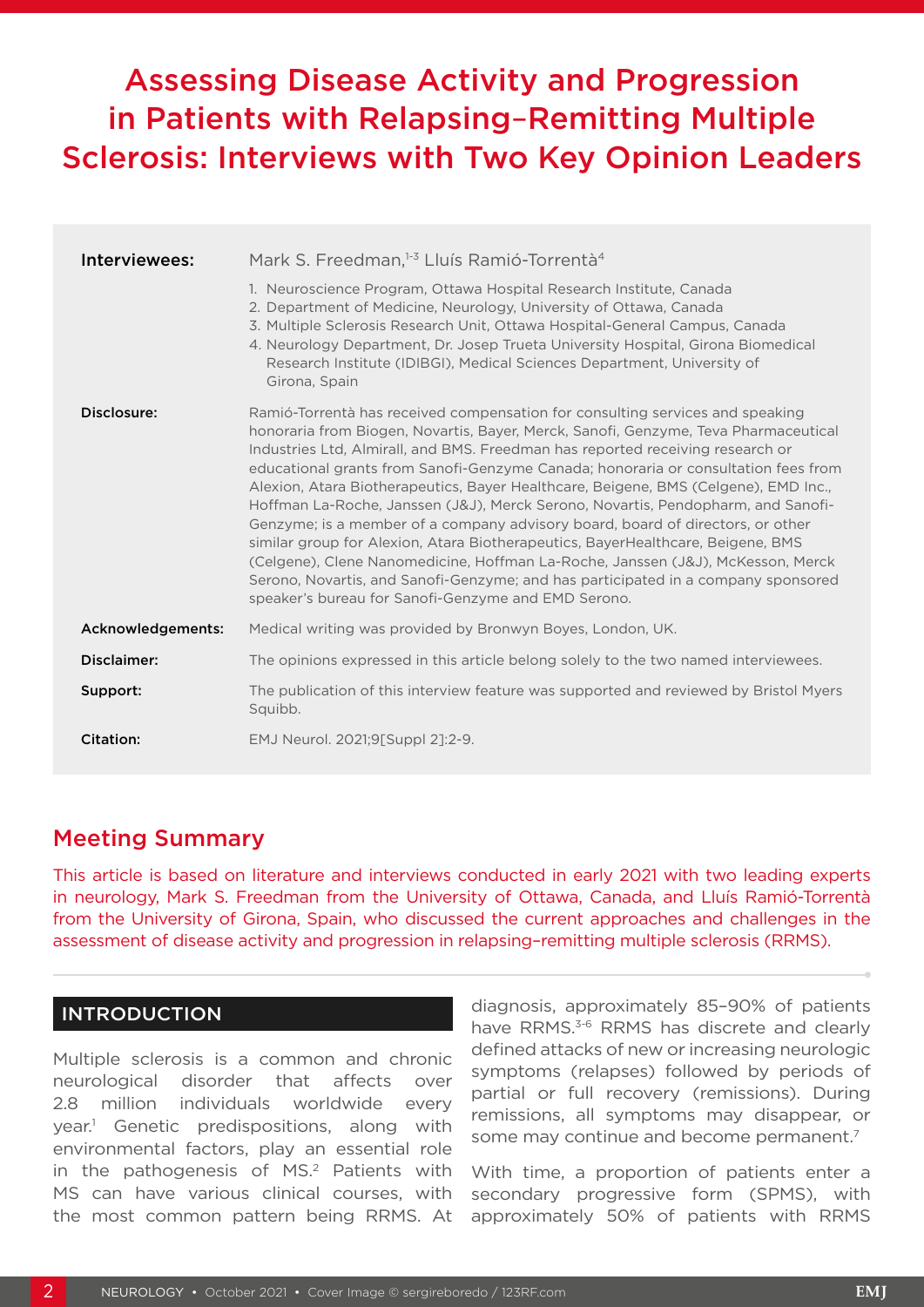transitioning to SPMS within 15 years of the initial MS diagnosis.<sup>3-6</sup> The SPMS disease course includes at least an initial relapse, followed by further relapses or gradual neurologic deterioration.8

MS can further be characterised as either active or not active, as well as worsening/ with progression or not worsening/without progression. Active disease is defined as with relapses and/or evidence of new MRI activity over a specified period of time. Worsening/ with progression is defined as a confirmed increase in disability following a relapse and is evidence of disability accrual over time, irrespective of activity.<sup>9,10</sup>

In this article, Freedman and Ramió-Torrentà provide their perspectives on this topic of disease activity and progression in patients with RRMS, including an overview of the measurement tools that can be utilised in clinical practice.

#### MULTIPLE SCLEROSIS BACKGROUND

MS is considered an acquired, immunemediated inflammatory condition of the central nervous system (CNS), resulting in areas of demyelination, gliosis, and secondary neuronal damage throughout the CNS. The disease course is heterogeneous, characterised by relapses (the acute onset neurological symptoms) and progression (the steady accrual of disability). The underlying pathophysiology is complex, and differences exist in the mechanisms causing key phenotypes.<sup>11</sup>

Freedman explained that early inflammatory events typically lead to cumulative damage to axons and neurons, which ultimately leads to progression in later phases of the disease. Ramió-Torrentà commented that it is important to note that there are two processes involved: inflammation and demyelination; and neurodegeneration, which can be independent of inflammation.<sup>12</sup> Typically, the phenotypes used to characterise MS are RRMS, primary progressive MS (PPMS), and SPMS. Ramió-Torrentà outlined that with the more recent availability of specific therapies to treat RRMS and SPMS, it has become imperative to clearly define these phenotypes. In RRMS,

relapses are associated with autoinflammatory processes driven by defects in immune regulation and subsequent migration of multiple effector immune cells across the blood–brain barrier into the CNS. These inflammatory episodes resolve and some lesions remyelinate, but not often successfully or completely and subsequent neuronal degeneration can lead to persistent disability.13,14

Diagnosis is based on neurological signs and symptoms, and evidence of dissemination of CNS lesions.15,16 The McDonald criteria guides the diagnosis of MS by using clinical symptoms, lesions detected by MRI, and laboratory findings.15 Ramió-Torrentà explained that in Europe and Canada the detection of the oligoclonal bands in both cerebrospinal fluid and serum is more frequently utilised for laboratory diagnosis of MS, as compared with the USA. It allows an evaluation of inflammatory processes circumscribed to the CNS and reflects changes in the immunological pattern due to progression.<sup>17</sup> In addition, brain volume loss (BVL) has been linked to previous inflammatory activity and is a poor prognostic variable, being associated with cognitive impairment and physical disability progression.18 Clinical trials such as RADIANCE and SUNBEAM, which examined the effect of ozanimod BVL, including thalamic volume and cortical grey matter, highlight that preventing BVL may have important clinical implications affecting treatment decisions.19,20

Freedman believes that disease progression in MS is currently poorly defined, further explaining that some people believe that the substrate for the progression is there from the start but is disguised by the brain and nervous system, which are able to compensate for damage. This compensatory mechanism can happen so quickly that patients do not realise that they have a problem, and the damage may not even show on neurological exam. However, in the later stages, as this inflammation accumulates, the damage starts to exceed the ability of compensatory or regenerative or reparative mechanisms, which all tend to operate better early in the disease. If it outstrips that ability, then you start to see the evidence of the damage (Figure 1).<sup>21-23</sup> Freedman explained that the problem is that by the time progression is noticeable (i.e., see patients getting worse and they feel themselves getting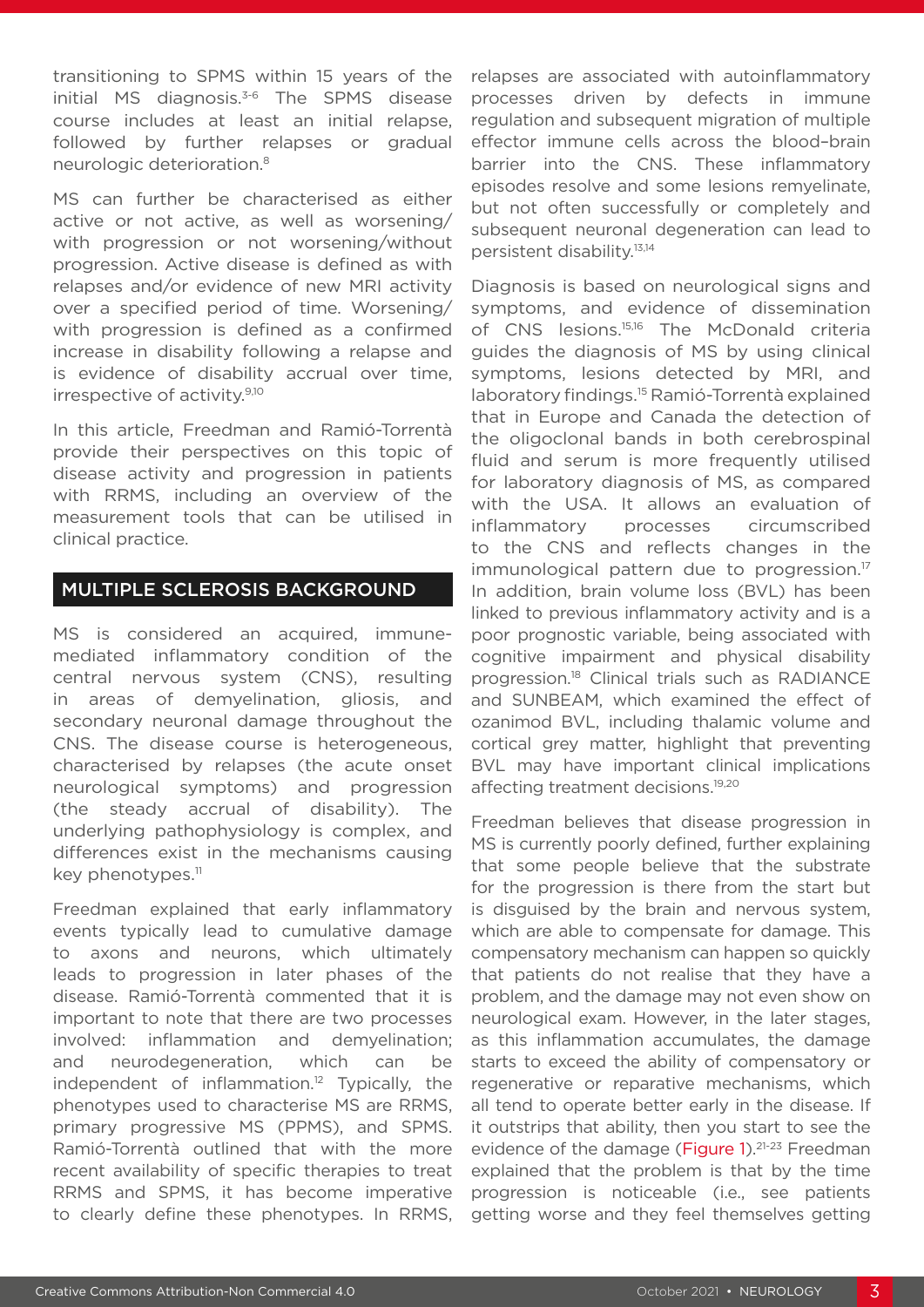worse), the damage has accumulated to the point where it becomes evident. These 'reserve and repair' neurological mechanisms explain why MS-related brain damage may go undetected during the early phase of the disease and the delay in diagnosis.

"The sooner you can diagnose [disease activity in patients with RRMS] correctly, the sooner you can implement effective therapy. And, by the time patients present, even with their first episode, they have had MS for a while. So, it's important to implement an effective therapy as soon as possible, recognising that already you've missed the opportunity, since damage has accumulated in order for that patient to present [with signs and symptoms]," said Freedman.

#### DISEASE ACTIVITY AND PROGRESSION

MS evolves as a continuum, with an active initial relapsing–remitting course in most patients that, generally, gradually transitions to a phase of progressive accumulation of disability, with or without continued activity (relapses or new inflammatory lesions).24,25 Ramió-Torrentà described the transition from RRMS to SPMS as transitioning from an inflammatory disease to a more neurodegenerative process, independent of inflammatory responses as the key mechanism responsible for disease progression (Figure 1).<sup>26</sup>

Freedman suggested that the signs and symptoms of permanent neurological disability become evident as repair mechanisms falter and as the functional capacity of the CNS to compensate for these tissue injuries is exhausted.27,28 Studies have reported that the onset of progression is early, with discrete and identifiable signs seen even at a disability status score of 2 or lower.<sup>22</sup> In many RRMS patients, silent accrual of disability progression, independent of relapse activity, has also been observed.29 Furthermore, there is evidence that cognitive impairment is present even before the appearance of clinical symptoms of MS. It is therefore important to diagnose MS as early as possible, using all available assessments of cognitive symptoms such as the Symbol Digit Modalities Test (SDMT)<sup>30</sup> before the progressive stage of the disease begins.23 Risk factors identified for earlier progression include age at disease onset, sex, number of

early relapses, incomplete recovery, and the extent of focal cortical damage at baseline.<sup>31</sup> Whole and regional BVL (of the cortex and thalamus), as well as early cognitive impairment are also predictive of poor longterm clinical outcomes in MS.<sup>23,29</sup>

"The definition of active disease in RRMS is now well-defined, but there is still no consensus on what and how to monitor patients. If we don't see the patient often enough, then we may miss a relapse or, if we have limited access to MRI (or if we miss the annual MRI), then we may miss radiological activity. As soon as we treat the early signs of active MS, we improve the evolution and the long-term prognosis for the patient," stated Ramió-Torrentà.

Freedman advocated the Canadian MS Working Group recommendations $32$  and Ramió-Torrentà mentioned the European Committee of Treatment and Research in Multiple Sclerosis (ECTRIMS), European Academy of Neurology  $(EAN)^{33}$  and Spanish Neurology Society (SEN)<sup>34</sup> guidelines to guide assessment of disease activity and progression. Both Freedman and Ramió-Torrentà concurred that the earlier diagnosis of RRMS would enable earlier prescribing of higher efficacy therapies. There may be an optimal window of therapeutic opportunity that, if missed by diagnostic delays, could leave only limited room to affect longterm outcomes in patients with MS. Furthermore, Ramió-Torrentà believes that challenges in diagnosis lies not in the definition but in the measurement tools to utilise.

#### ASSESSING DISEASE PROGRESSION

The recommended standard tool for demonstrating clinical progression is the neurological examination as documented by the Expanded Disability Status Score (EDSS);35 however, it is widely criticised due to several psychometric limitations.<sup>36</sup> Newer MRI techniques have evolved to improve precision and quality, enabling wide use of MRI markers such as new or enlarging T2 lesions and gadolinium enhancing lesions.37,38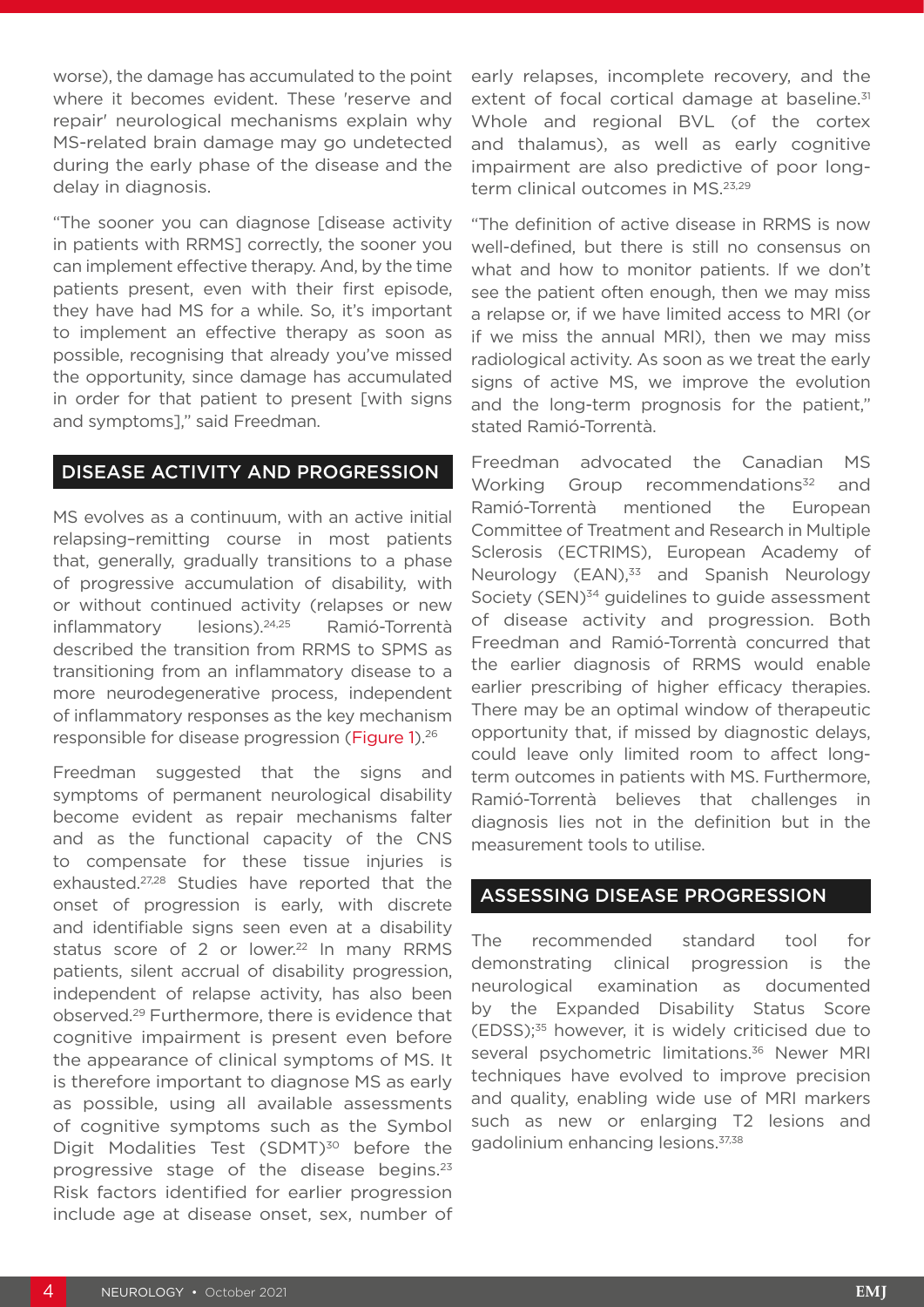

#### Figure 1: Multiple sclerosis disease pathology.20,22,23,26,30

CIS: clinically isolated syndrome; CNS: central nervous system; MS: multiple sclerosis; NRSPMS: non-relapsing secondary progressive multiple sclerosis; RIS: radiologically isolated syndrome; RRMS: relapsing–remitting multiple sclerosis; RSPMS: relapsing secondary progressive multiple sclerosis.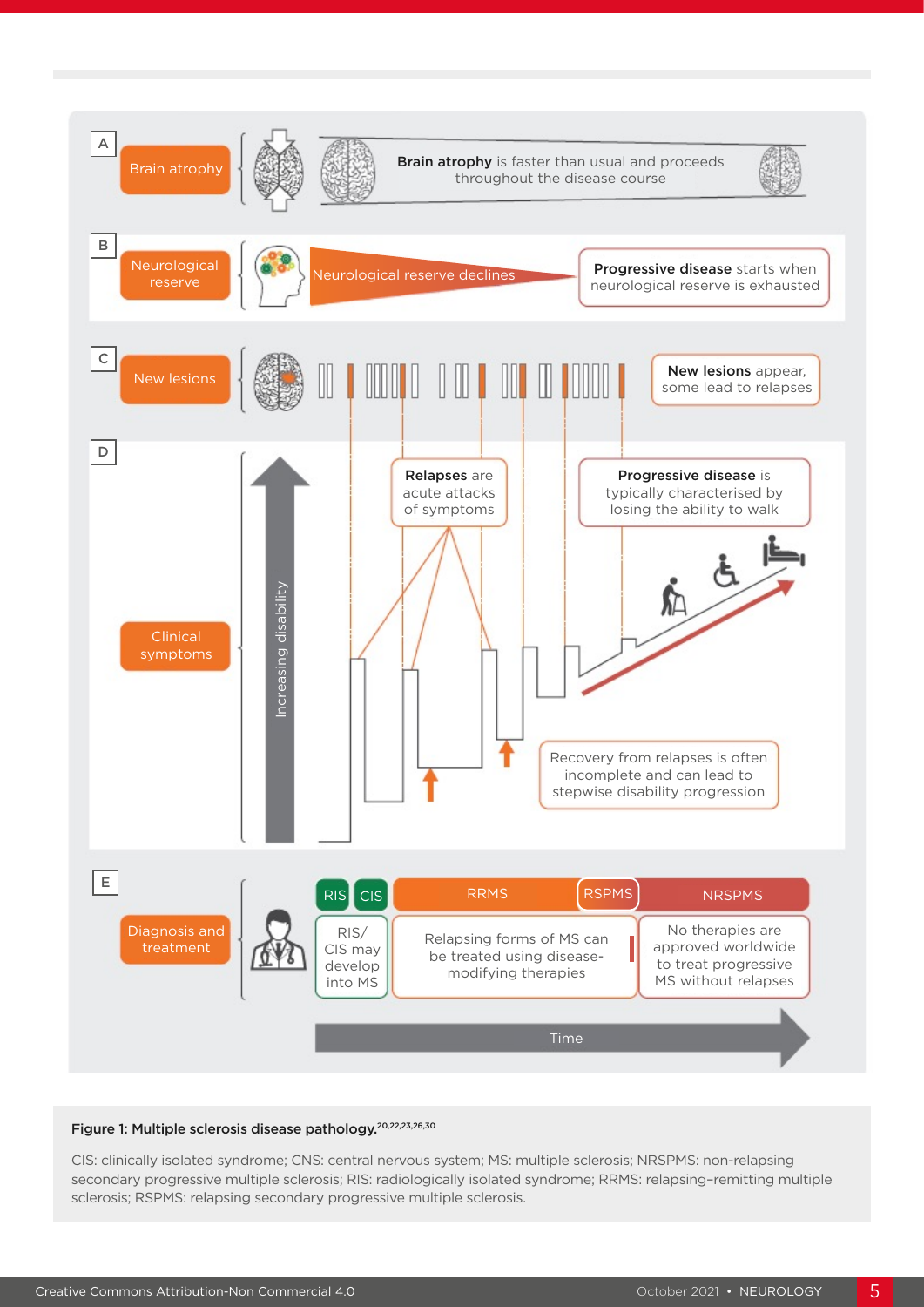| Assessment of disease activity       |                                                                                                                                                                                                                                                                                                                                                                        |  |
|--------------------------------------|------------------------------------------------------------------------------------------------------------------------------------------------------------------------------------------------------------------------------------------------------------------------------------------------------------------------------------------------------------------------|--|
| Relapses <sup>46</sup>               | New or worsening signs and symptoms caused by inflammation in the CNS. In many<br>clinical trials, the relapse frequency, measured by the ARR, is a primary endpoint,<br>which is the average number of relapses a group of patients in a clinical study have in<br>one year. For progressive MS, where relapses do not occur frequently, other endpoints<br>are used. |  |
| MRI <sup>47,48</sup>                 | MRI measures allow <i>in vivo</i> evaluation of underlying MS disease pathology (e.g.,<br>inflammation, demyelination, neuroaxonal loss, etc.), the monitoring of progression,<br>and the assessment of treatment responses: new or enlarging T2 lesions, GdE lesions,<br>and CU lesions.                                                                              |  |
| <b>BVL</b> <sup>49,50</sup>          | The overall decline in brain volume due to MS disease activity can be measured with<br>MRI. Also referred to as atrophy, brain volume loss BVL is associated with permanent<br>disability. DGM volume loss has been shown to drive disability accumulation in MS, and<br>that temporal cortical GM shows accelerated brain volume loss in SPMS than RRMS.              |  |
| $NfL^{41}$                           | NfL is a biomarker to measure disease activity due to neuroaxonal degeneration.                                                                                                                                                                                                                                                                                        |  |
| Assessment of disability progression |                                                                                                                                                                                                                                                                                                                                                                        |  |
| MRI47,48                             | As above.                                                                                                                                                                                                                                                                                                                                                              |  |
| EDSS <sup>51</sup>                   | Measures the degree of physical disability based on a neurological exam of seven<br>functional systems throughout the body, plus a person's walking ability. The EDSS, and<br>its predecessor DSS, has been used in nearly every MS clinical trial in the last 40 years.                                                                                               |  |
|                                      | <b>Allen Contracts</b><br>$\mathbf{r}$ , and the contract of the contract of the contract of the contract of the contract of the contract of the contract of the contract of the contract of the contract of the contract of the contract of the contract o                                                                                                            |  |

| Composite confirmed disability<br>progression | Measures the risk of a persons' disability getting worse based on any one of three<br>disability endpoints: CDP, which measures the increase in a person's EDSS score that<br>is sustained over a pre-determined time period, which means a person's physical<br>disability has increased; <sup>52</sup> walking speed (T25-FW, which determines walking speed by<br>measuring how fast a person with MS can walk 25 feet); <sup>53</sup> and hand function (9-HPT,<br>which measures arm, wrist, and hand function by timing the speed in which a person<br>can move 9 pegs into 0 holes and then remove them, using one hand at a time). <sup>54</sup> |
|-----------------------------------------------|----------------------------------------------------------------------------------------------------------------------------------------------------------------------------------------------------------------------------------------------------------------------------------------------------------------------------------------------------------------------------------------------------------------------------------------------------------------------------------------------------------------------------------------------------------------------------------------------------------------------------------------------------------|
| SDMT/cognitive measures <sup>29,55</sup>      | SDMT is a valid neuropsychological test to measure cognitive processing speed<br>and correlates very well with MRI measures of brain volume loss, lesion burden, and<br>microstructural pathology.                                                                                                                                                                                                                                                                                                                                                                                                                                                       |
| GFAP <sup>45</sup>                            | GFAP is a potential biomarker for assessing disability progression and the impact of<br>therapies on MS progression in combination with NfL.                                                                                                                                                                                                                                                                                                                                                                                                                                                                                                             |
| SCV loss <sup>56</sup>                        | SCV loss over time relates to the number of clinical relapses in RRMS and may be a<br>suitable marker for monitoring disease activity and severity.                                                                                                                                                                                                                                                                                                                                                                                                                                                                                                      |

9-HPT: 9-Hole Peg Test; AAR: annualised relapse rate; BVL: brain volume loss; CDP: confirmed disability progress; CNS: central nervous system; CU: combined unique; DGM: deep grey matter; DSS: Disability Status Scale; EDSS: Expanded Disability Status Scale; GdE: gadolinium-enhancing; GFAP: glial fibrillary acidic protein; GM: grey matter; MS: multiple sclerosis; NfL: neurofilament light chain; RRMS: relapsing–remitting multiple sclerosis; SCV: spinal cord volume; SDMT: Symbol Digit Modalities Test; SPMS: secondary progressive multiple sclerosis; T25-FW: Timed 25-Foot Walk.

Freedman believes that there is a tendency to most important imaging markers used in overuse MRI markers and that confirmation of progression should not be based on Ramió-Torrentà felt that although BVL MRI alone. Guidelines on MRI in MS are available from the Consortium of Centers Task Force and the 2017 McDonald diagnostic criteria.39,40

measurement is important and widely used MS in clinical trials, it is not currently readily used in clinical practice due to technological and radiology expertise limitations.

The quantification of BVL has a good correlate Other structural validated biomarkers are under with clinical measures and is one of the development and validation in progressive

progressive MS;35,41 however, both Freedman and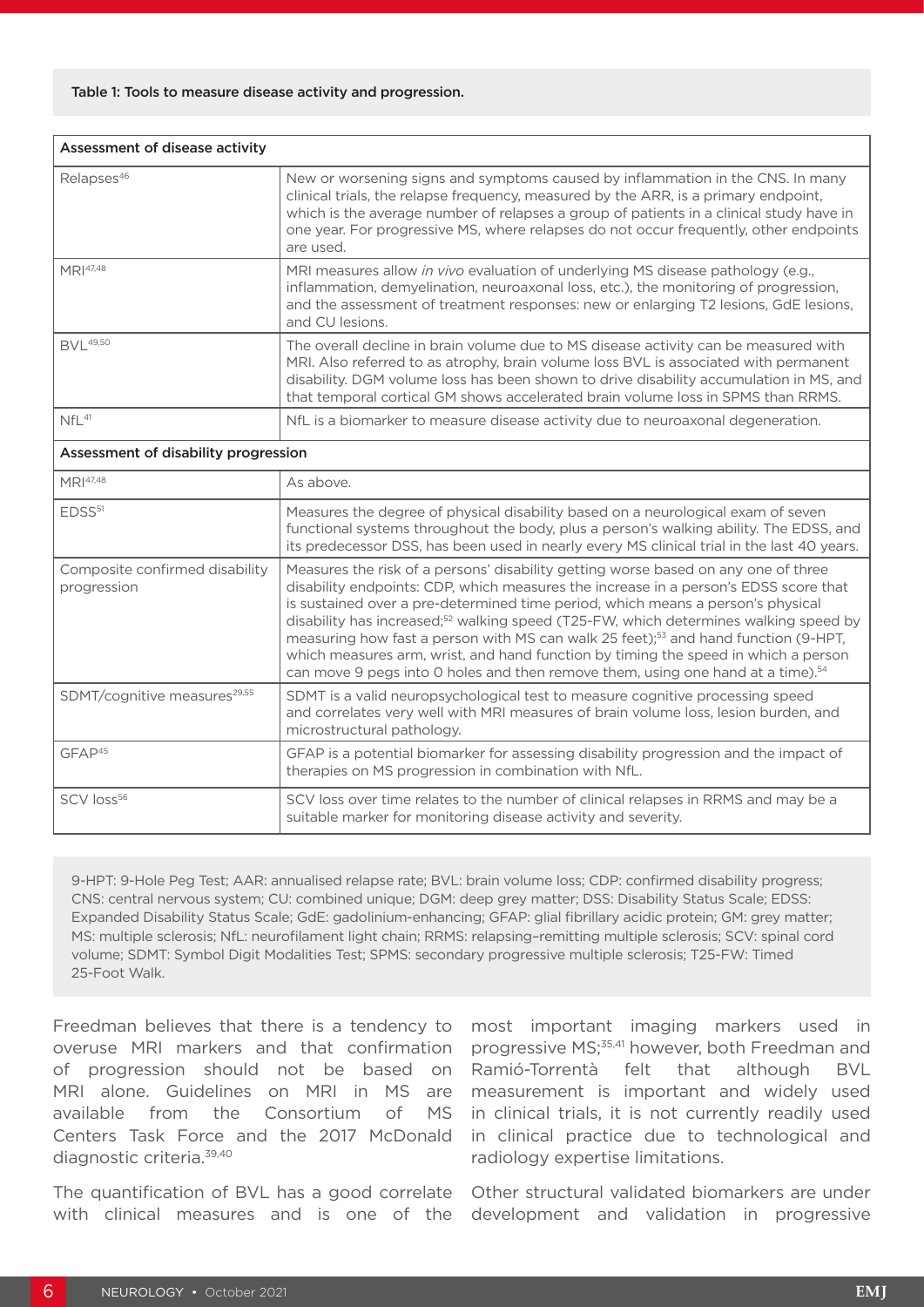MS. Neurofilament light chain is a validated novel marker that can be detected in serum or in cerebrospinal fluid as evidence of neuronal destruction and has good correlation with increased relapses, disability worsening, MRI disease activity, and BVL in MS.<sup>42-44</sup> Neurodegeneration markers (e.g., glial fibrillary acid protein) could be a promising complement in the future evaluation of patients with RRMS, as astrogliosis could play a different role in advanced stages of the disease.45 Methods for assessing disease progression are outlined in Table 1. Despite the availability of multiple tools, both Freedman and Ramió-Torrentà spoke about the clinical need for reliable and clinically useful disease assessment and prognostic tools in RRMS.

### **CONCLUSION**

The early use of potent disease-modifying therapies (DMTs) may improve the longterm course of MS and reduce permanent neurological damage. The efficacy of DMTs has been shown to significantly reduce the rate of relapses, new or enlarging T2 lesions, gadolinium-enhanced lesions, and BVL in patients with RRMS<sup>57</sup> and slow the course of MS progression, particularly when treatment is initiated early.<sup>58</sup> A window of opportunity exists in early RRMS to gain maximal benefit from DMTs.<sup>30</sup> It is vital, therefore, to monitor disease activity throughout the MS disease course. BVL, which accompanies axonal damage and loss, can be observed early in the MS disease course. Similarly, cognitive impairment is present before the appearance of clinical symptoms of MS.

Delays in the diagnosis of MS and initiation of DMTs allow for the accumulation of axonal damage, progression of BVL, and the development of severe and irreversible neurological disability. Improvements in the capabilities of novel imaging techniques, and increased understanding of the pathobiological mechanisms implicated in the progression of MS to inform the clinical evaluation, have become central in the identification of disability progression in patients with MS. Other tools such as the EDSS and SDMT composite confirmed disability progression are available in neurological practice to document progressive disease.

Despite a growing number of emerging measurements such as BVL and spinal cord volume loss and promising biomarkers (e.g., neurofilament light chain and glial fibrillary acid protein), both Freedman and Ramió-Torrentà spoke about the need for reliable and clinically useful disease assessment and prognostic tools in RRMS. Currently, no simple system of clinical evaluation, cerebral imaging with MRI, or serological test can confirm whether a treatment is achieving the desired outcome and that a patient's therapy should be stopped or switched. Another key factor is the applicability and useability of the tools in clinical practice. The discovery of simple, reproducible, and inexpensive biomarkers would improve the accuracy and speed of diagnosis of disease activity. It could also enable monitoring of progression, to drive timely therapeutic decisions, and earlier utilisation of DMTs to potentially improve outcomes in patients with RRMS.

#### References

- Multiple Sclerosis (MS) International Foundation. Atlas of MS. 3rd edition. 2020. Available at: https://www.msif. org/wp-content/uploads/2020/10/ Atlas-3rd-Edition-Epidemiologyreport-EN-updated-30-9-20.pdf. Last accessed: 19 April 2021.
- 2. Saleem S et al. An overview of therapeutic options in relapsingremitting multiple sclerosis. Cureus. 2019;11(7):e5246.
- 3. Inojosa H et al. A focus on secondary progressive multiple sclerosis (SPMS):

challenges in diagnosis and definition. J Neurol. 2021;268(4):1210-21.

- 4. Brownlee WJ et al. Diagnosis of multiple sclerosis: progress and challenges. Lancet. 2017;389(10076):1336-46.
- 5. Scalfari A et al. Onset of secondary progressive phase and long-term evolution of multiple sclerosis. J Neurol Neurosurg Psychiatry. 2014;85(1):67-75.
- 6. O'Loughlin E et al. The experience of

transitioning from relapsing remitting to secondary progressive multiple sclerosis: views of patients and health professionals. Disabil Rehabil. 2017;39(18):1821-8.

- 7. Adamec I et al. Progressive multiple sclerosis patients have a higher burden of autonomic dysfunction compared to relapsing remitting phenotype. Clin Neurophysiol. 2018;129(8):1588-94.
- 8. Gross HJ et al. Characteristics, burden of illness, and physical functioning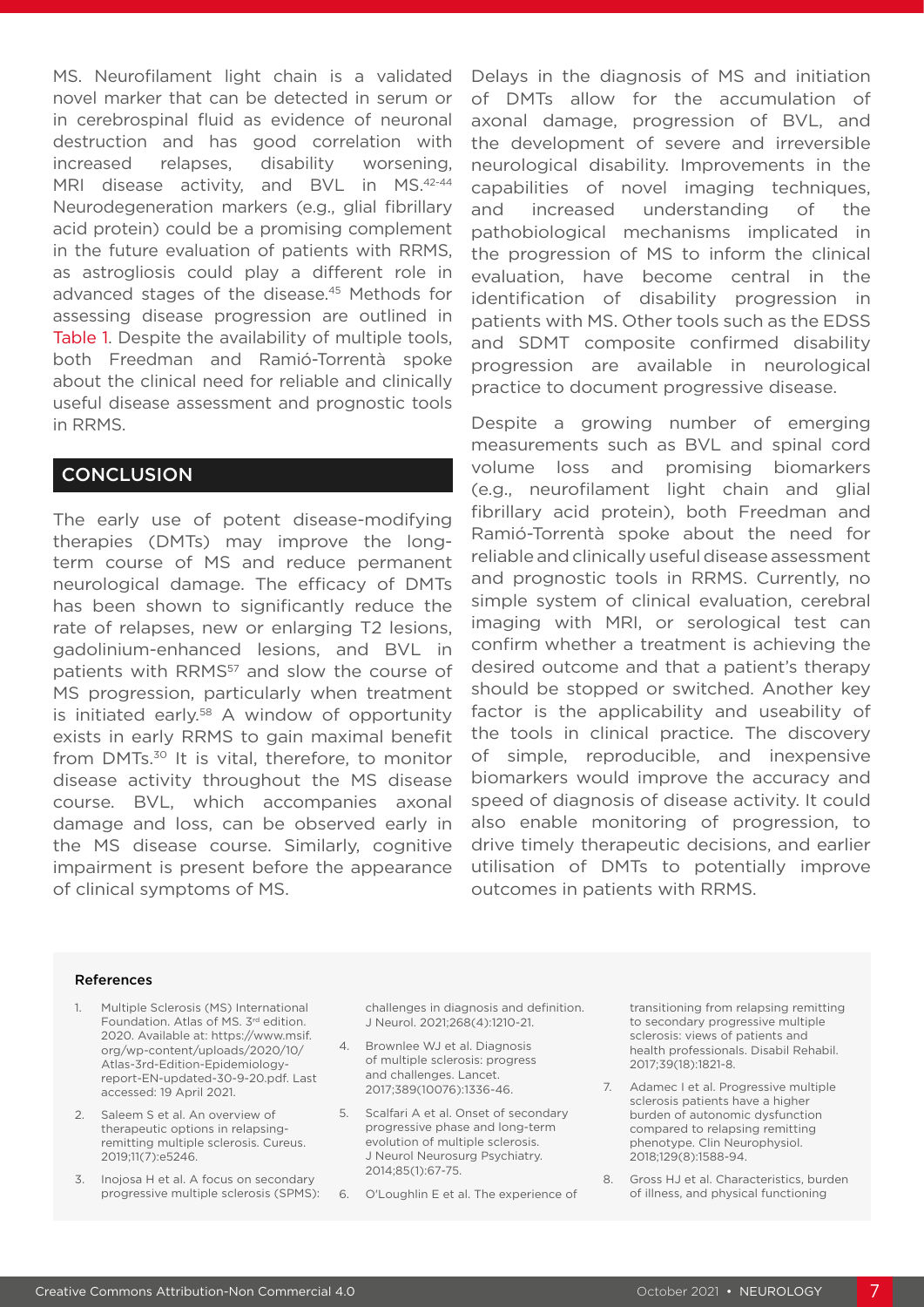of patients with relapsing-remitting and secondary progressive multiple sclerosis: a cross-sectional US survey. Neuropsychiatr Dis Treat. 2017;13:1349-57.

- 9. National Multiple Sclerosis Society. Types of MS. 2020. Available at: https://www.nationalmssociety. org/What-is-MS/Types-of-MS. Last accessed: 19 April 2021.
- 10. Lublin FD et al. Defining the clinical course of multiple sclerosis: the 2013 revisions. Neurology. 2014;83(3):278- 86.
- 11. Waubant E et al. Environmental and genetic risk factors for MS: an integrated review. Ann Clin Transl Neurol. 2019;6(9):1905-22.
- 12. Pineda-Torra I et al. Disrupted lipid metabolism in multiple sclerosis: a role for liver X receptors? Front Endocrinol (Lausanne). 2021;12:639757.
- 13. Mallucci G et al. The role of immune cells, glia and neurons in white and gray matter pathology in multiple sclerosis. Prog Neurobiol. 2015;127- 128:1-22.
- 14. Patani R et al. Remyelination can be extensive in multiple sclerosis despite a long disease course. Neuropathol Appl Neurobiol. 2007;33(3):277-87.
- 15. Schumacher GA et al. Problems of experimental trials of therapy in multiple sclerosis: report by the panel on the evaluation of experimental trials of therapy in multiple sclerosis. Ann N Y Acad Sci. 1965;122:552-68.
- 16. Thompson AJ et al. Diagnosis of multiple sclerosis: 2017 revisions of the McDonald criteria. Lancet Neurol. 2018;17(2):162-73.
- 17. Lo Sasso B et al. Cerebrospinal fluid analysis in multiple sclerosis diagnosis: an update. Medicina (Kaunas). 2019;55(6):245.
- 18. Sprenger T et al. Association of brain volume loss and long-term disability outcomes in patients with multiple sclerosis treated with teriflunomide. Mult Scler. 2020;26(10):1207-16.
- 19. Comi G et al.; SUNBEAM Study Investigators. Safety and efficacy of ozanimod versus interferon beta-1a in relapsing multiple sclerosis (SUNBEAM): a multicentre, randomised, minimum 12-month, phase 3 trial. Lancet Neurol. 2019;18(11):1009-20.
- 20. Cohen JA et al. RADIANCE Trial Investigators. Safety and efficacy of ozanimod versus interferon beta-1a in relapsing multiple sclerosis (RADIANCE): a multicentre, randomised, 24-month, phase 3 trial. Lancet Neurol. 2019;18(11):1021-33.
- 21. Grigoriadis N et al. A basic overview of multiple sclerosis immunopathology. Eur J Neurol. 2015;22 Suppl 2:3-13.
- 22. Bar-Or A. The immunology of multiple sclerosis. Semin Neurol. 2008;28(1):29-45.
- 23. Giovannoni G et al. Brain health: time matters in multiple sclerosis. Mult Scler Relat Disord. 2016;9 Suppl 1:S5-48.
- 24. Kremenchutzky M et al. The natural history of multiple sclerosis: a geographically based study 9: observations on the progressive phase of the disease. Brain. 2006;129(Pt 3):584-94.
- 25. Confavreux C, Vukusic S. [The natural history of multiple sclerosis]. Rev Prat. 2006;56(12):1313-20. (In French).
- 26. Meuth SG et al. CNS inflammation and neuronal degeneration is aggravated by impaired CD200- CD200R-mediated macrophage silencing. J Neuroimmunol. 2008;194(1-2):62-9.
- 27. Lassmann H et al. Progressive multiple sclerosis: pathology and pathogenesis. Nat Rev Neurol. 2012;8(11):647-56.
- 28. Larochelle C et al. Secondary progression in multiple sclerosis: neuronal exhaustion or distinct pathology? Trends Neurosci. 2016;39(5):325-39.
- 29. Cree BAC et al.; University of California, San Francisco MS-EPIC Team. Silent progression in disease activity-free relapsing multiple sclerosis. Ann Neurol. 2019;85(5):653- 66.
- 30. Kalb R et al. Recommendations for cognitive screening and management in multiple sclerosis care. Mult Scler. 2018;24(13):1665-80.
- 31. Scalfari A et al. The cortical damage, early relapses, and onset of the progressive phase in multiple sclerosis. Neurology. 2018;90(24):e2107-18.
- 32. Freedman MS et al. Treatment optimization in multiple sclerosis: Canadian MS Working Group recommendations. Can J Neurol Sci. 2020;47(4):437-55.
- 33. Montalban X et al. ECTRIMS/EAN guideline on the pharmacological treatment of people with multiple sclerosis. Eur J Neurol. 2018;25(2):215- 37.
- 34. García Merino A et al. [Spanish Neurology Society consensus document on the use of drugs in multiple sclerosis: escalating therapy]. Neurologia. 2010;25(6):378-90. (In Spanish).
- 35. Kurtzke JF. Rating neurologic impairment in multiple sclerosis: an expanded disability status scale (EDSS). Neurology. 1983;33(11):1444- 52.
- 36. Inojosa H et al. Clinical outcome measures in multiple sclerosis: a review. Autoimmun Rev.

2020;19(5):102512.

- 37. Masek M et al. Secondary-progressive form of multiple sclerosis: MRI changes versus clinical status. Neuro Endocrinol Lett. 2008;29(4):461-6.
- 38. Filippi M et al. Identifying progression in multiple sclerosis: new perspectives. Ann Neurol. 2020;88(3):438-52.
- 39. Traboulsee A et al. Revised recommendations of the Consortium of MS Centers Task Force for a standardized MRI protocol and clinical guidelines for the diagnosis and follow-up of multiple sclerosis. AJNR Am J Neuroradiol. 2016;37(3):394-401.
- 40. McNicholas N et al. 2017 McDonald diagnostic criteria: a review of the evidence. Mult Scler Relat Disord. 2018;24:48-54.
- 41. Rocca MA et al. Brain MRI atrophy quantification in MS: from methods to clinical application. Neurology. 2017;88(4):403-13.
- 42. Varhaug KN et al. Neurofilament light chain as a biomarker in multiple sclerosis. Front Neurol. 2019;10:338.
- 43. Cai L, Huang J. Neurofilament light chain as a biological marker for multiple sclerosis: a meta-analysis study. Neuropsychiatr Dis Treat. 2018;14:2241-54.
- 44. Ziemssen T et al. Molecular biomarkers in multiple sclerosis. J Neuroinflammation. 2019;16(1):272.
- 45. Högel H et al. Serum glial fibrillary acidic protein correlates with multiple sclerosis disease severity. Mult Scler. 2020;26(2):210-9.
- 46. Multiple Sclerosis Coalition. The use of disease – modifying therapies in multiple sclerosis: principles and current evidence Summary. 2019. Available at: http://www.nationalmssociety. org/getmedia/1e64b96c-9e55- 400e-9a64-0cdf5e2d60fe/ summaryDMTpaper\_-final. Last accessed: 19 April 2021.
- 47. Filippi M et al. Association between pathological and MRI findings in multiple sclerosis. Lancet Neurol. 2019;18(2):198-210.
- 48. Wattjes MP et al. 2021 MAGNIMS-CMSC-NAIMS consensus recommendations on the use of MRI in patients with multiple sclerosis. Lancet Neurol. 2021;20(8):653-70.
- 49. Bermel RA, Bakshi R. The measurement and clinical relevance of brain atrophy in multiple sclerosis. Lancet Neurol. 2006;5(2):158-70.
- 50. Eshaghi A et al. MAGNIMS study group. Deep gray matter volume loss drives disability worsening in multiple sclerosis. Ann Neurol. 2018;83(2):210- 22.
- 51. National MS Society. Functional systems score (FSS) and expanded